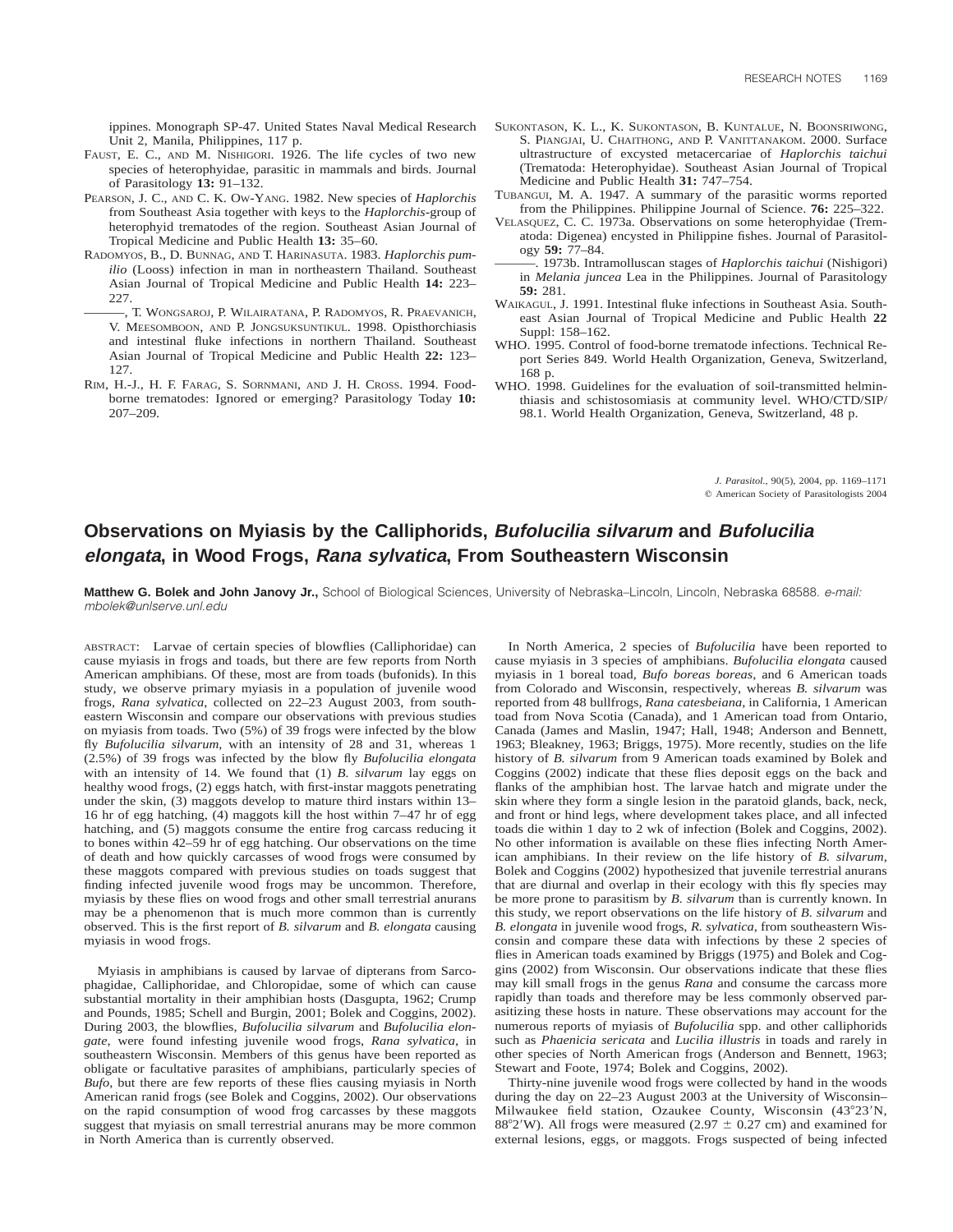were placed in individual 8.45-L tanks lined with moist paper towels for observation. Dead frogs were placed in 70-ml plastic jars along with their maggots and observed for time of carcass consumption. All other frogs were killed and necropsied within 72 hr of collection. Third-stage maggots from each frog were placed in individual 70-ml plastic jars containing moist sand and allowed to pupate. Some were boiled in distilled water and fixed in 95% ethanol and cleared in 10% KOH. The cephalopharingial skeleton and posterior spiracles of some third instars were dissected and mounted in glycerin as temporary slides. Adult flies were fed granulated sugar and banana peels for at least 24 hr before being killed by freezing and were pinned or preserved in 70% ethanol. Adult flies were identified to genus (Shewell, 1987) and to species by keys in Hall (1948) and Hall and Townsend (1977). Prevalence, intensity, and mean intensity are according to Bush et al. (1997). Student's *t*-test was used to compare differences in snout vent length (SVL), mean intensity of *Bufolucilia* spp. maggots, and time of survival (in hr) of American toads collected by Bolek and Coggins (2002) and wood frogs infected in this study. An approximate *t*-test was calculated when variances were heteroscedastic (Sokal and Rohlf, 1981). Adult and larval flies were deposited in the Harold W. Manter Laboratory collection (University of Nebraska State Museum, Lincoln, Nebraska; HWML 45414, *B. silvarum* larvae; 45415, *B. silvarum* adult flies; HWML 45416, *B. elongata* larvae; 45417, *B. elongata* adult flies).

Only 3 of 39 (7.7%) juvenile wood frogs collected on 22–23 August 2003 were infected by green blow flies. Two (5%) of the frogs were infected with *B. silvarum* with intensities of 28 and 31, whereas 1 (2.5%) frog was infected with *B. elongata* with an intensity of 14.

The single frog infected with *B. elongata* was collected with a single lesion on the abdomen, with third-instar maggots being clearly visible; this frog died within 24 hr of collection. The other 2 frogs were collected with deposited fly eggs. These were white and attached to the amphibians back (Figs. 1, 2). Neither individual appeared to show any discomfort and no wound or lesion was observed on the skin of these frogs. Eggs hatched on 1 frog collected on 23 August 2003 sometime between 11.5 and 19 hr after collection during the night, with second instars being present in a single wound on 24 August 2003 (Fig. 3). Eggs hatched within 13.5–15.5 hr of collection on the second frog. Observations indicated that both frogs had single lesions on the right hip (Fig. 3), with third instars being visible on the 2 frogs within 13-16 hr of egg hatching (Figs. 4, 5). These 2 frogs died within 7 and 47 hr of egg hatching. Maggots of both species of calliphorids continued to feed on the carcass (Fig. 6) reducing it to liquid slurry of tissue and bones (Fig. 7). Maggots consumed the entire frog carcass, reducing it to bones within 42–59 hr of egg hatching (Fig. 8). Third-stage maggots of *B. silvarum* turned into pupa within 2 days after leaving the carcass remains and emerged as flies within 7–8 days at room temperature. Third-stage maggots of *B. elongata* turned into pupa within 3 days after leaving the carcass remains and emerged as flies within 7–8 days at room temperature.

Comparisons of SVL, mean intensities of *Bufolucilia* spp., and time of survival (in hr) of 9 American toads and 3 wood frogs infected with *Bufolucilia* spp. collected by Bolek and Coggins (2002) from Waukesha County, Wisconsin, during 1998 and this study are given in Table I. There were statistically significant differences in SVL, intensities, and time of survival among these hosts. Although these sample sizes are small, the 9 juvenile-infected toads were larger, had significantly lower intensities of maggots, and lived significantly longer in the laboratory. It is unclear why wood frogs had higher mean intensity of *Bufolucilia* spp. than American toads. Observations on egg hatching of *B. silvarum* in 2 toads by Bolek and Coggins (2002) indicate that toads vigorously rub their hind legs over their back as if they were trying to dislodge the eggs. We observed egg hatching on a single wood frog, which did not attempt to dislodge any eggs with its hind legs during hatching. It may be that American toads can reduce the number of calliphorid maggots by dislodging eggs during hatching. More importantly, our observations on the time of death and how quickly carcass of wood frogs were consumed by these maggots suggest that finding infected juvenile wood frogs may be uncommon. Bolek and Coggins (2002) reported that infected toads died within 1 day to 2 wk; the maggots never consumed the entire toad carcass before leaving to pupate. In addition, observations by Briggs (1975) on infections of *B. elongata* on American toads in Wisconsin indicated that numerous toads were observed alive and dead at his study site.



FIGURES 1–8. Photographs of successive stages and fate of a single young-of-the-year *Rana sylvatica* infected with *Bufolucilia silvarum* from southeastern Wisconsin. **1.** Juvenile *R. sylvatica* with recently deposited *B. silvarum* eggs attached to the back. Bar = 1 cm. 2. Higher magnification of eggs. Bar  $= 0.5$  cm. **3.** Frog with a single lesion present on the right hip, with second instars being present. Bar  $= 1$  cm. **4.** Frog with third instars present within 13–16 hr of egg hatching. Bar 1 cm. **5.** Higher magnification of third instars. Bar =  $0.25$  cm. **6.** Third instars continued to feed on the carcass. Bar  $= 1$  cm. **7.** Third instars quickly reduced the carcass into liquid slurry of tissue and bones.  $Bar = 1$  cm. **8.** Third instars reduced the carcass to bones and migrated out to pupate within 42–59 hr of eggs hatching. Bar = 1 cm.

These wood frogs were significantly smaller than toads examined by Bolek and Coggins (2002). Size probably plays a role in how quickly they are consumed by maggots of these flies. Adult wood frogs reach a maximum size of only 3–5 cm, and most adults spend long inactive periods in the leaf litter or under logs during the summer (Vogt, 1981). The only common wood frogs found during the day in the summer are juveniles, and we suspect that this age group of frogs overlaps ecologically more commonly with *Bufolucilia* spp., which are diurnal (Hall, 1948; Vogt, 1981). These observations, along with the known time of consumption of carcasses of juvenile wood frogs in this study, indicate that wood frogs and other small anurans that overlap in their ecology with calliphorids may be more commonly parasitized by these flies but are rarely observed compared with bufonids.

We thank Melissa A. Ewert, Brigham and Women's Hospital, Boston,